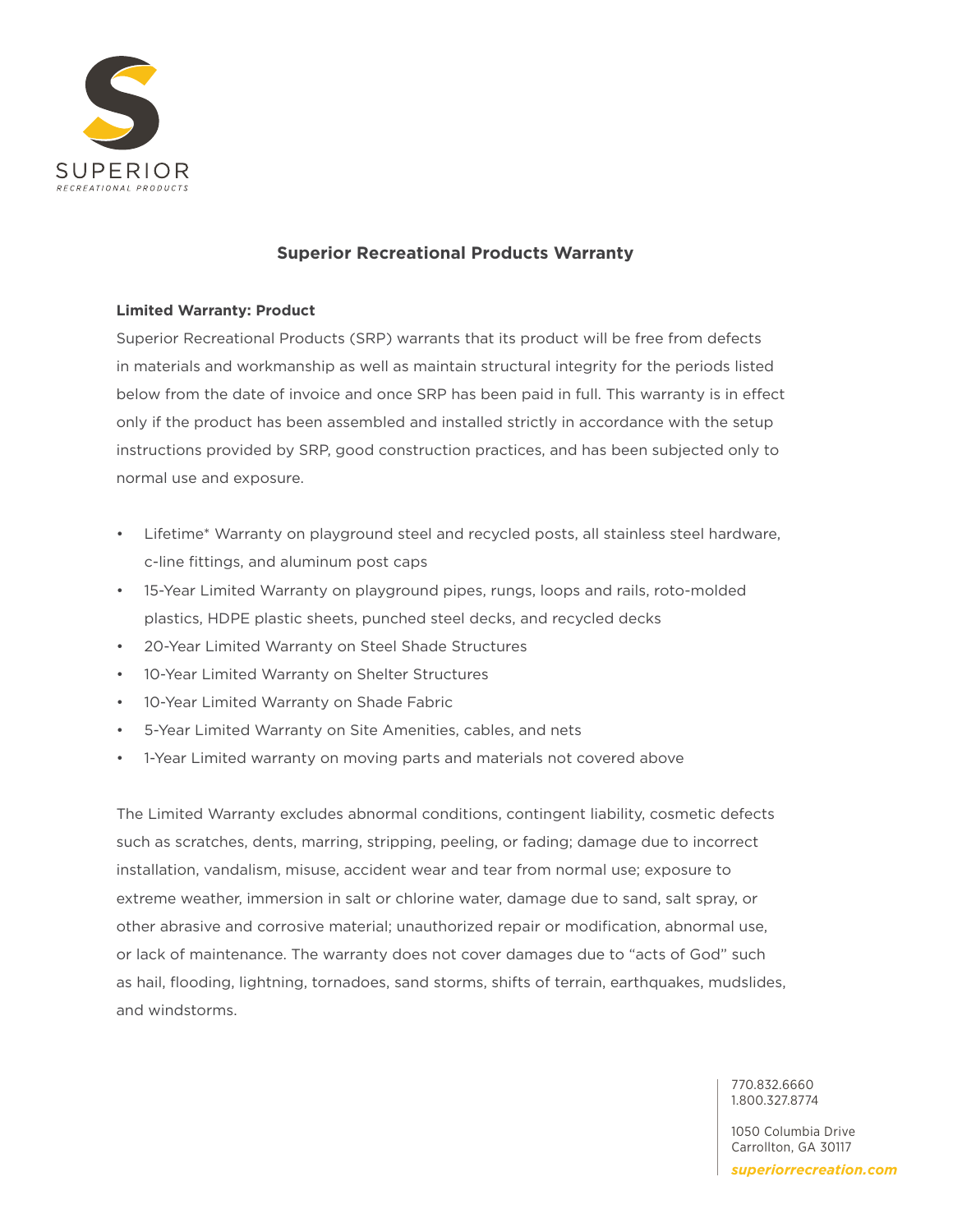

If product has shade fabric and installed in an area exposed to hurricanes, removal of the shade fabric is required when a hurricane warning is issued.

In the unlikely event of failure, SRP reserves the right to alter the design, color, or contributing factors to rectify the condition and help prevent any future reoccurrence(s). SRP has the option to repair or replace any defect in materials.

The warranty is void if any changes, modifications, additions, or attachments are made to the product without the written consent of the manufacturer.

No signs, objects, ornaments, fans, lights, fixtures, or decorations may be hung from the top part of a shade structure unless specifically designed and engineered by the manufacturer. These items may interfere with the fabric causing the warranty to be void.

SRP excludes any implied warranty of merchantability, fitness, or purpose, and there are no warranties which extend beyond the description of the face hereof. Under no circumstances will SRP be responsible for any indirect, special, consequential, incidental, or liquidated damages due to breach of warranty and such damages are specifically excluded from the warranty.

The owner shall notify SRP with original Sales Order Number issued from SRP to arrange for an inspection within 30 days after discovery of any defect under this warranty and before any alteration or repair is made or attempted. This Limited Warranty shall be null and void if the owner makes any alterations in design.

This warranty is the only express warranty given by the company. No person has authority to change or add to these obligations and liabilities. The company reserves the right to determine whether the fault is caused by faulty workmanship, material, or the part that is defective.

> 770.832.6660 1.800.327.8774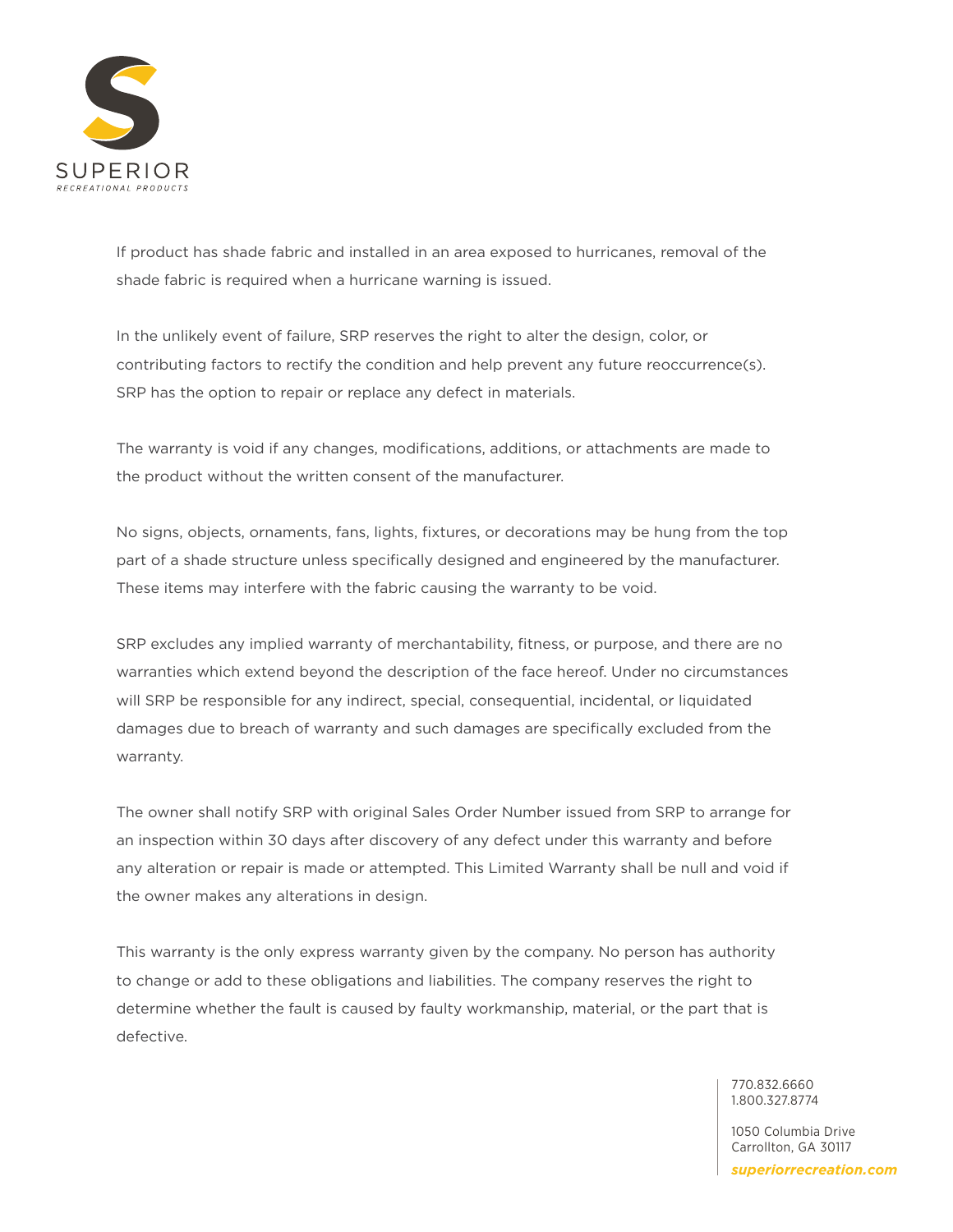

## **Limited Warranty: Powder Coat**

Superior Recreational Products offers a 5-year Limited Warranty for powder coating to the original purchaser. This Limited Warranty is for factory applied finish only. Damage occurring from shipping, erection, vandalism, accidents, or field modification is not covered in this limited warranty and will require field touch-up immediately and periodically thereafter. The owner must report any defect in powder coat at the time the installation is completed. Not covered by this Limited Warranty are acute angles, welds, and end plates.

The Limited Warranty for powder coating provides the following after a 5-year exposure period when applied according to the recommendations listed on the product's technical data sheet and appropriate surface preparation has been utilized.

- The coatings shall retain their original color with a ∆E of <7.5 units for high chroma colors (yellows, reds, oranges, etc.) and a ∆E of<5.0 units for low chroma colors, when tested in accordance with ASTM D 2244.
- The coating shall retain a minimum of 50% of its original glass level after washing, when tested in accordance with ASTM D 523.
- The coating shall exhibit chalking no worse than numerical rating of 6, when evaluated in accordance with ASTM D 659-80.

#### **Stainless Steel Series Powered by Playdale Playgrounds**

Playdale Playgrounds warrants its products to the original customer to be free from structural failure due to defect in materials or workmanship during normal use and installation in accordance with the published specifications. The warranty shall commence on the date of the invoice and terminate at the end of the period on the full warranty statement. The warranty is valid only if the products are installed properly and in conformance of the specifications, installation guides, Playdale Playgrounds design layout, and properly maintained in accordance with the maintenance schedule provided within the installation instructions.

> 770.832.6660 1.800.327.8774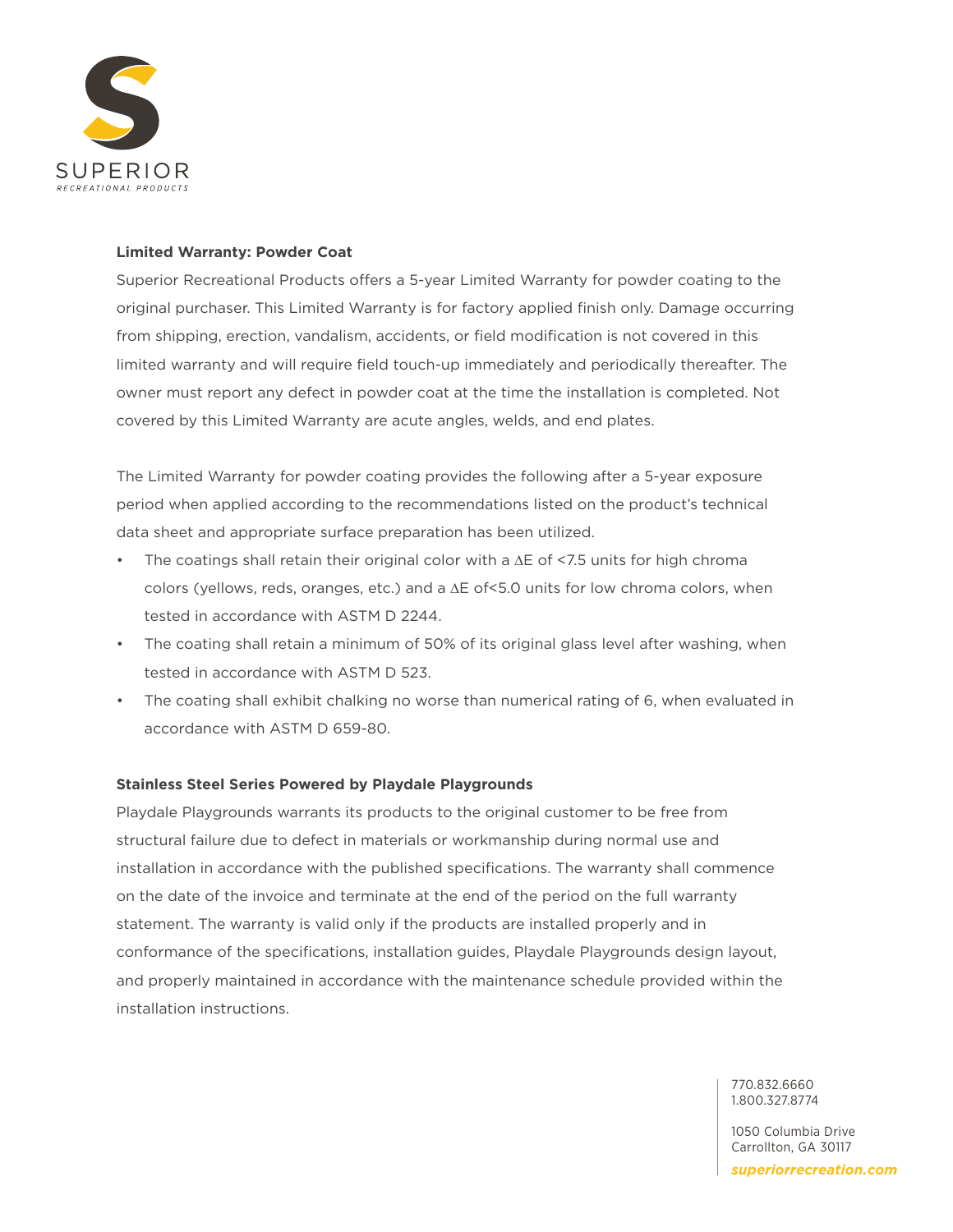

Playdale Playgrounds reserves the right to accept or reject any claim in whole or in part. Playdale Playgrounds will not accept the return of any product without prior approval by Playdale management.

# **Traditional Steel Frame Shade Structures**

Thread shall be 100% expanded PTFE fiber that is high strength and low shrinkage, which carries a 10- year warranty. This warranties that the sewing thread will be free from defects in material and workmanship and will not be damaged by exposure to sunlight, weather, and water. All other warranties are disclaimed.

SRP fabrics carry a 10-year limited manufacturer's warranty from the date of delivery against failure from significant fading\*\*, deterioration, breakdown, outdoor heat, cold, or discoloration. Should the fabric need to be replaced under the warranty, SRP will manufacture and ship new fabric at no charge for the first six years, thereafter pro-rated at 18% per annum over the last four years.

*\*\*The colors red and yellow are warranted against significant fading for only two years. If the corners of the fabric are equipped with both holes in the fabric corner PLUS reinforcing straps, BOTH the strap and fabric hole must be placed over each corner hook or the fabric warranty is void.*

Fabric curtains, valences, or flat vertical panels are not covered under the warranty.

Fabric is not warranted where it is installed on a structure that is not engineered and built by SRP or its agents.

This warranty shall be void if damage to or failure to the shade structure is caused by contact with chemicals, chlorine, bleaching agents, hydrocarbons or hydrocarbon containing solvents, misuse, vandalism, or any act of God, including but not limited to wind in excess of the wind limitations set forth below.

> 770.832.6660 1.800.327.8774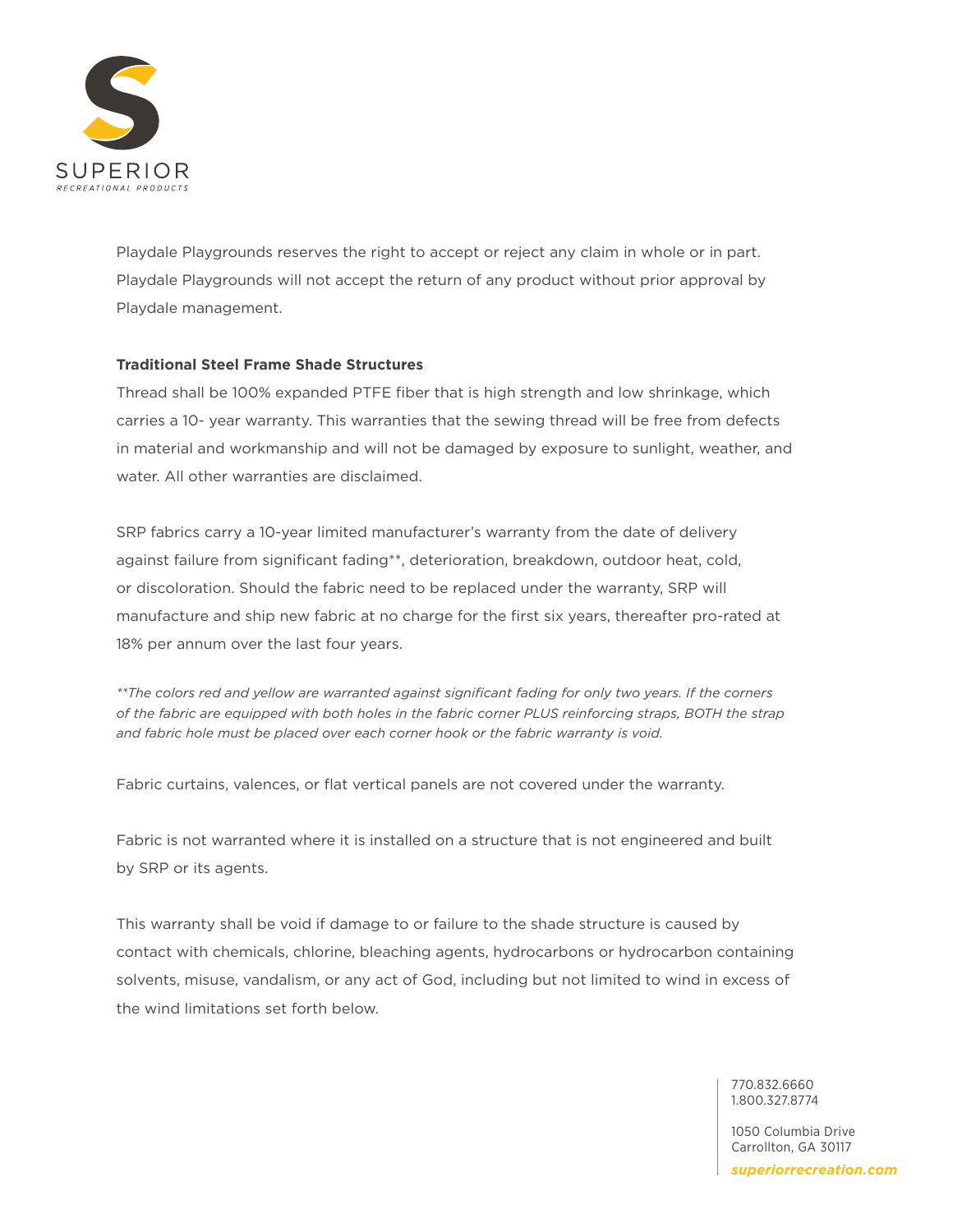

All fabric tops are warranted for sustained winds up to 76mph (Hurricane Force 1) and for gusts of up to 3 seconds duration up to 90mph. Removal of the shade fabric is required if damaging winds are called for. Damage due to snow and/or ice accumulation is not covered by this warranty. Canopies should be removed during the "off season."

These structures have been designed to eliminate any friction between the rafters and the fabric. The warranty will, therefore, be voided if any modification (temporary or permanent) is made to the rafter, cross pieces, or ridge beams, or if the fastening apparatus or canopy are not secured accordingly.

The structural steel frames are covered for a period of twenty years against failure due to rust-through corrosion under normal environmental conditions. Workmanship is warranted for a period of five years.

Structures are warranted for winds up to 90 mph only if shade canopies have been removed as per requirement set forth above in the fabric paragraph. Removal and re-installation must be performed by a qualified person or authorized dealer.

This steel warranty shall be void if damage to the steel frame is caused by the installer or from physical damage, damage by salt spray or sprinkler systems, contact with chemicals, chlorine, pollution, misuse, vandalism, or any act of God.

#### **Aluminum and Steel Frame Waterproof Umbrellas**

Although all aluminum and steel frame waterproof umbrellas are designed to withstand high wind speeds and have been engineered/tested in wind speeds which exceed 70 mph, SRP does not recommend or warrant the deployment or use of any collapsible umbrella in wind conditions which exceed 45 mph unless where specifically designated and approved in writing by qualified SRP engineers. Horizon umbrellas outfitted with SRP's additional

> 770.832.6660 1.800.327.8774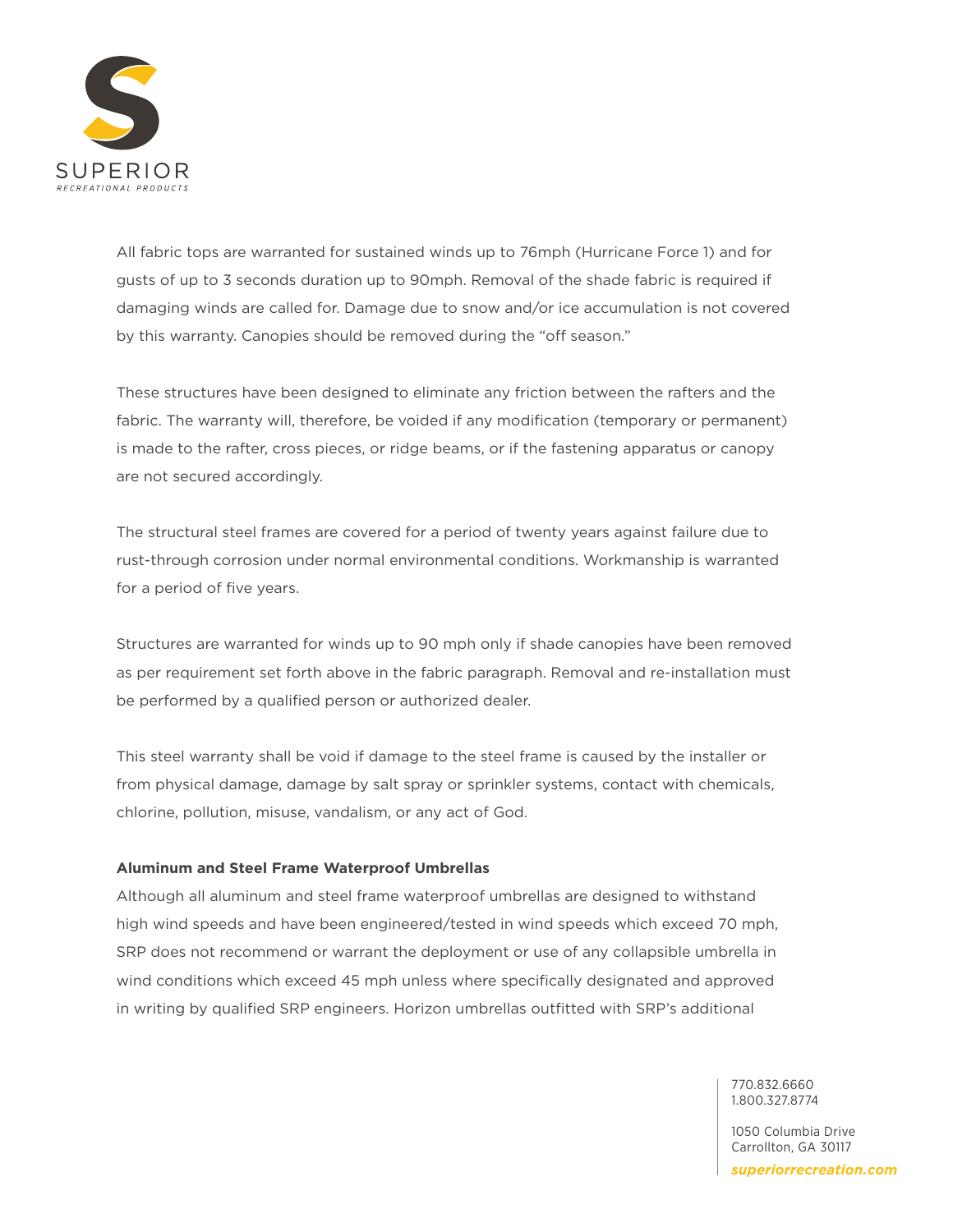

bracing supports will be warranted for wind conditions up to 60 mph and 3-second wind gusts. SRP's warranty will only cover umbrellas that have been properly secured (installed according to manufacturer's installation instructions with a level canopy and plum column) to an approved footer or other approved mounting system. SRP recommends that all retractable umbrellas be securely closed when not in use.

SRP's Cabanas are designed to withstand high wind speeds and have been engineered/ tested in wind speeds which exceed 90 mph. However, SRP does not recommend the use of any Cabana in wind conditions which exceed 75 MPH unless where specifically designated and approved in writing by qualified SRP engineers. SRP's warranty will only cover Cabanas that have been properly secured to an approved footer or other mounting system.

#### **Waterproof Hypar, Wavecrest, Panorama, and Custom Structures**

SRP's fixed waterproof structures are warranted for sustained winds up to 76 mph (Hurricane Force 1) and for gusts of up to 3 seconds duration and up to 90 mph. Removal of the shade fabric is required if damaging winds are called for. Damage due to snow and/ or ice accumulation is not covered by this warranty. Canopies should be removed during the "off season." SRP will only warranty products which are properly secured to a footer according to engineering drawings or approved anchoring system.

Further, SRP will not cover any damage to any umbrella frame, canopy, shade, or base device which occurs as a result of contact with the ground or any other foreign object including damage which occurs as a result of sudden and severe weather events or other extreme acts of nature.

Please contact SRP directly if requesting products and mounting foundations to be warranted in sustained wind conditions which exceed the stated warranties per each model.

> 770.832.6660 1.800.327.8774